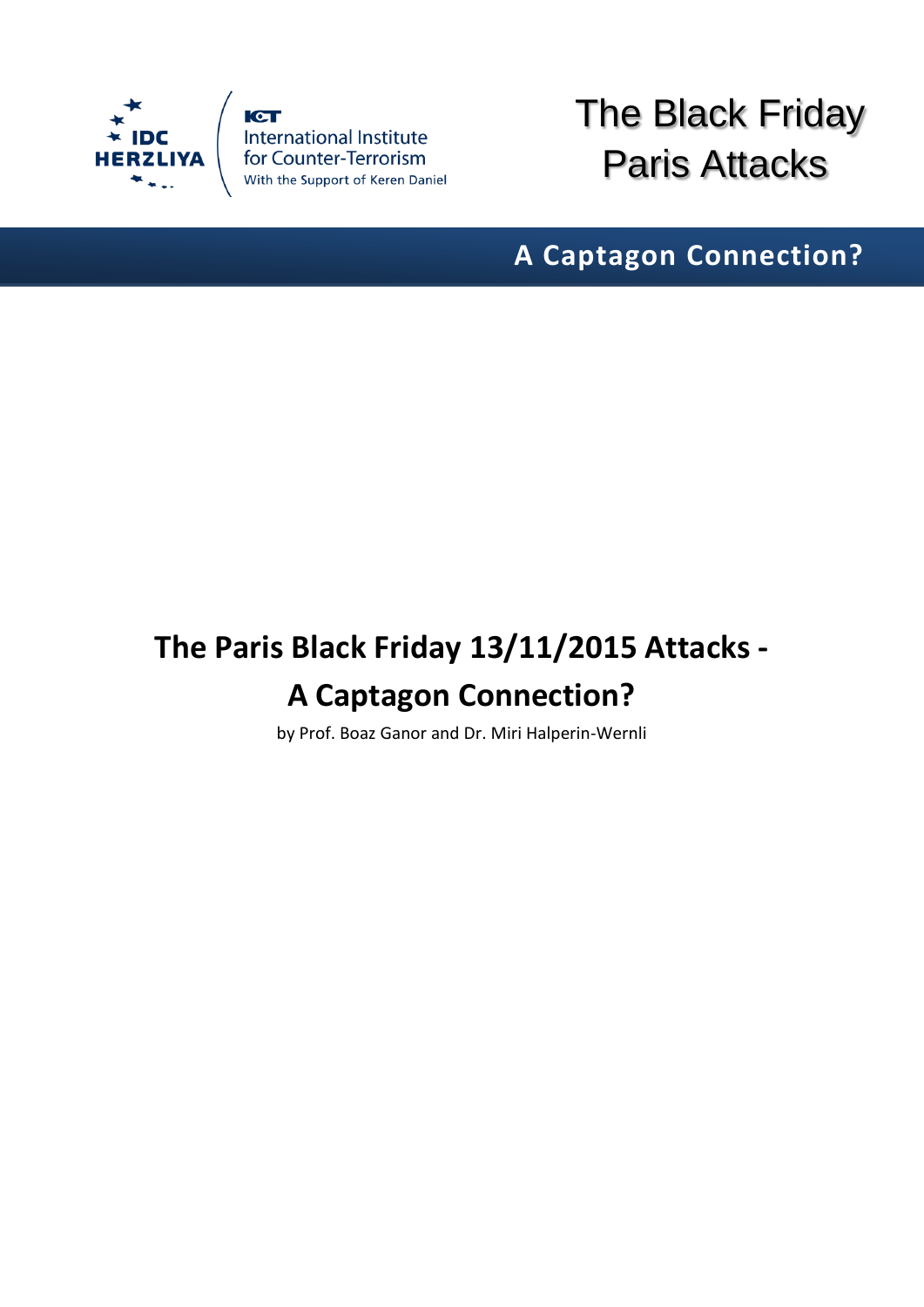On November 17, 2015, French website lepoint.fr published a video of the hotel room booked by Salah Abdeslam, one of the potential perpetrators of the Black Friday Paris Attacks<sup>1</sup>.



**Click [here](http://www.lepoint.fr/societe/des-seringues-retrouvees-dans-la-chambre-d-hotel-de-salah-abdeslam-17-11-2015-1982254_23.php) to watch the video**

Le Point explains that Salah Abdeslam booked two rooms on booking.com in a hotel in Alfortville (Val-de-Marne), next to Paris. Abdelslam and his accomplices arrived to the hotel two days before the attacks. A large quantity of syringes was found in the room and is currently being analysed by the French authority.

French website lexpress.fr provides two hypotheses: the syringes were either used to prepare the explosive belts, or to inject drugs- most probably Captagon. Indeed, the Islamic State and many organizations combating in Syria have been fighting under the influence of Captagon. Seifeddine Rezgui, the author of the 2015 Sousse (Tunisia) terrorist attack took a Captagon pill before committing the shootings<sup>2</sup>. The issue is currently under investigation.

## **What is Captagon?<sup>3</sup>**

1

Captagon was manufactured until the 1980s, primarily as a treatment for ADHD (Attention Deficit Hyperactivity Disorder).

<sup>1</sup> [http://www.lepoint.fr/societe/des-seringues-retrouvees-dans-la-chambre-d-hotel-de-salah-abdeslam-17-11-](http://www.lepoint.fr/societe/des-seringues-retrouvees-dans-la-chambre-d-hotel-de-salah-abdeslam-17-11-2015-1982254_23.php) [2015-1982254\\_23.php](http://www.lepoint.fr/societe/des-seringues-retrouvees-dans-la-chambre-d-hotel-de-salah-abdeslam-17-11-2015-1982254_23.php)

<sup>2</sup> [http://www.lejdd.fr/International/Moyen-Orient/Le-Captagon-la-pilule-qui-drogue-les-djihadistes-de-Daech-](http://www.lejdd.fr/International/Moyen-Orient/Le-Captagon-la-pilule-qui-drogue-les-djihadistes-de-Daech-740546)[740546](http://www.lejdd.fr/International/Moyen-Orient/Le-Captagon-la-pilule-qui-drogue-les-djihadistes-de-Daech-740546)

 $\frac{3}{3}$  First published in the [Jerusalem Post](http://www.jpost.com/Opinion/Hezbollah-and-the-traffic-in-counterfeit-Captagon-407513) : "Hezbollah and the traffic in counterfeit Captagon" by Boaz Ganor & Miri Halperin Wernli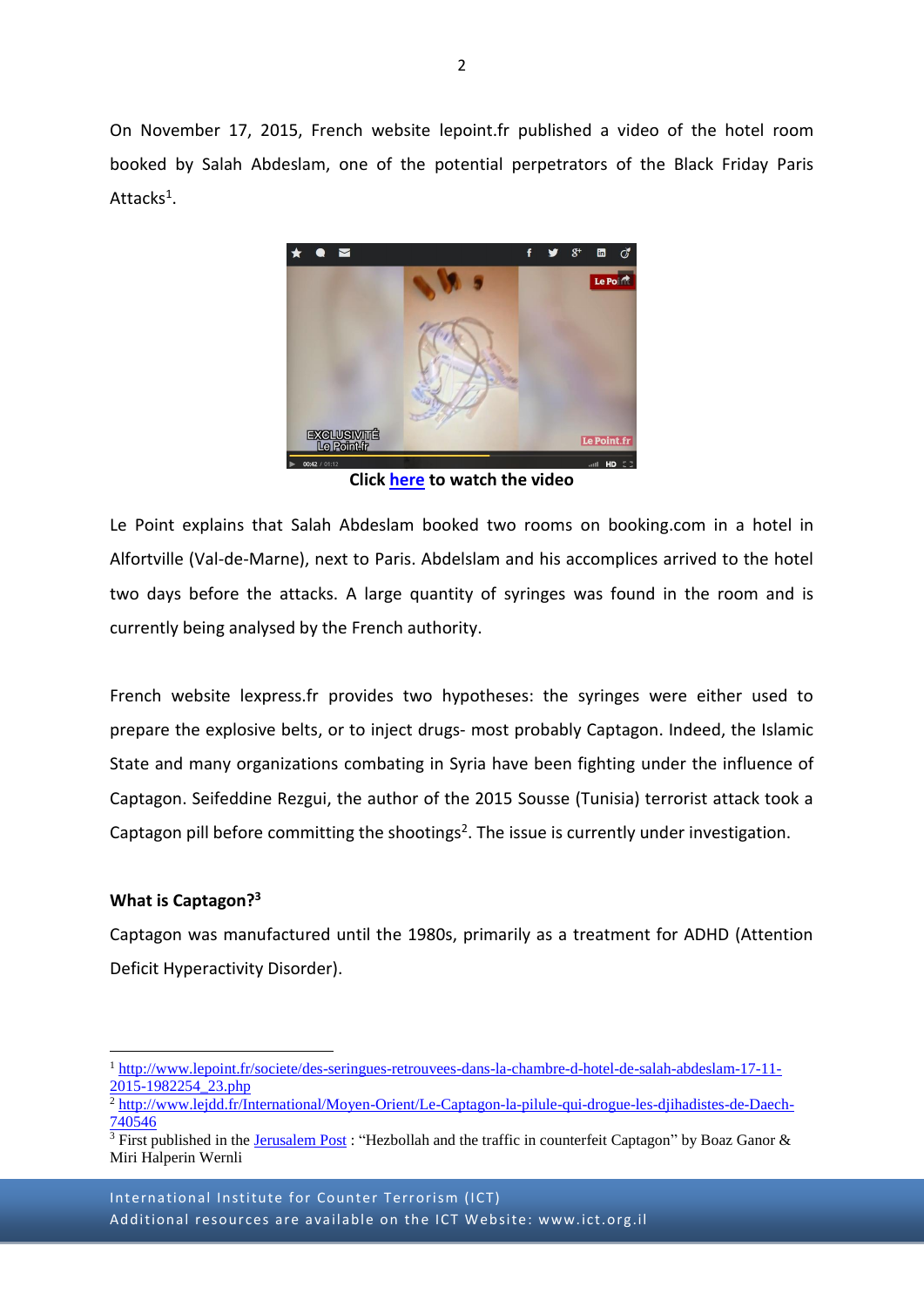It contains the stimulant fenethylline and is metabolized by the liver to produce amphetamine and theophylline, which travel through the bloodstream to the brain and act as a stimulant. This effect, as well as Captagon's function as an appetite suppressant, has turned it into a very popular commodity in the Gulf States and especially Saudi Arabia, which until the outbreak of the Syrian civil war was the primary distribution destination for the pills. When the battles began in Syria and Iraq, the various fighting groups, including Islamic State (IS), the al-Nusra Front, Assad's forces, and even Hezbollah operatives, discovered that the counterfeit Captagon pills kept the fighters alert.

Some claim that they also reduce the sensation of pain, neutralize inhibitions and create a feeling of ecstasy mixed with euphoria that causes extreme and wild behavior. The use of Captagon, coupled with religious jihadist radicalism, could explain the extreme barbarity of IS operatives.



## **Captagon: The Hezbollah Connection**

**Click [here](https://www.youtube.com/watch?v=8Y6M8C3J61o) to watch the documentary**

The documentary presents unique data which demonstrates that at least one terrorist organization -- Hezbollah - is already involved in manufacturing and distributing Captagon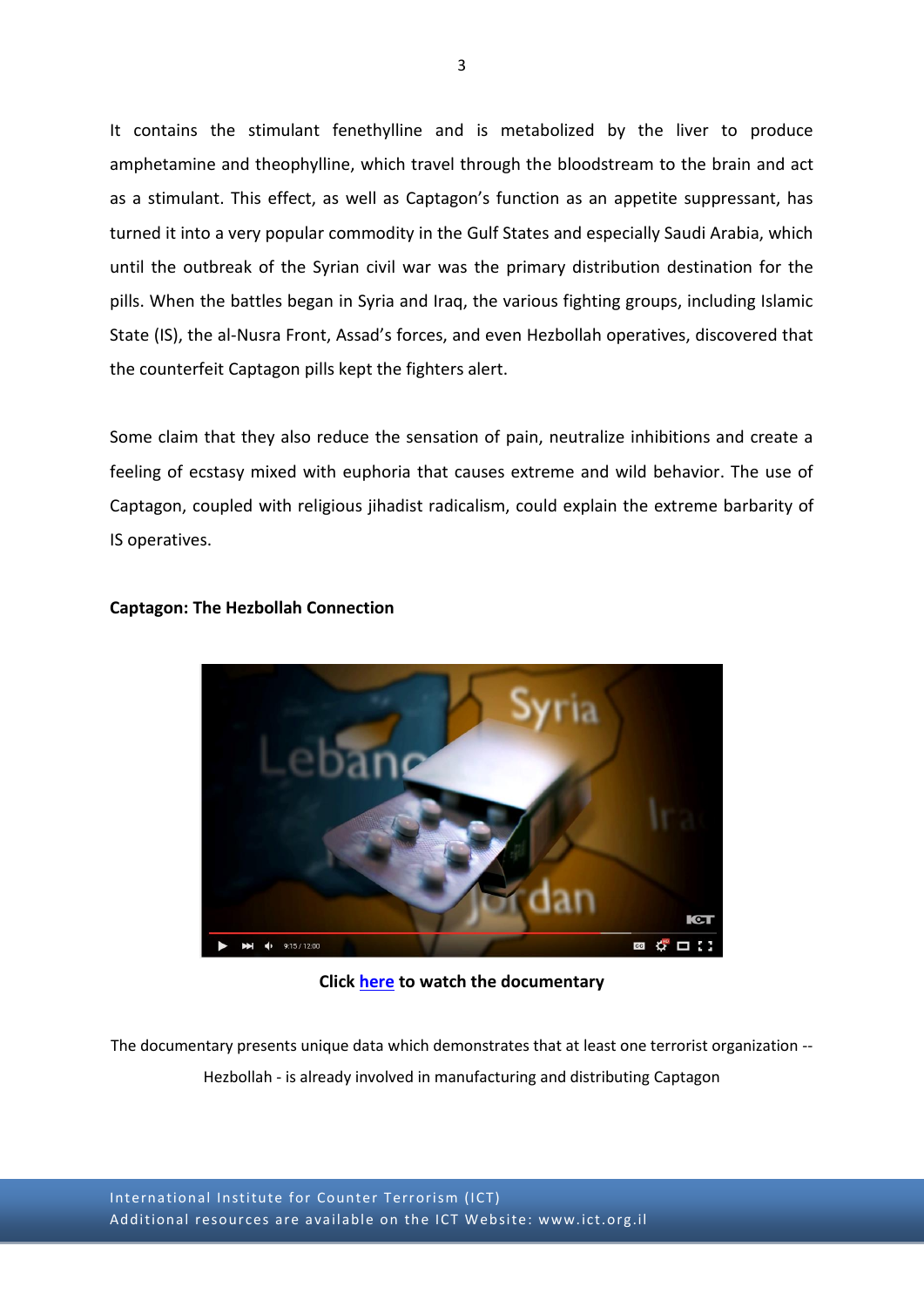## **Hezbollah and the traffic in counterfeit Captagon<sup>4</sup>**

In our 2013 study we revealed that Hezbollah operatives were trafficking in counterfeit medications, and in particular manufacturing and selling fake Captagon tablets, with Iranian assistance and guidance. It appears that sales of this counterfeit drug in the Middle East have only expanded since then, as Hezbollah has strengthened its cooperation with Syrian, Lebanese, Saudi and Palestinian drug dealers.

Hezbollah's takeover of extensive territories in Lebanon, especially along the Syrian border in the Beka'a Valley region in the east of the country, has created pseudo-autonomous regions for the organization. The local population has effectively been subjugated to the terrorist group, with its norms and enforcement measures, and the Lebanese government kept away from these areas.

Hezbollah's transformation into a major player in Lebanese politics, its participation in the coalition government and its control over key senior positions in the country's government and apparatuses have only served to strengthen its freedom of action in the territories under its control.

A number of factors contributed to Hezbollah's ability to penetrate the Lebanese and international drug market in the 1980s and 1990s, allowing it to turn the drug trade into one of its most important sources of income.

These include its autonomy in Lebanon, the Lebanese government's low level of governance, and the massive political, military and economic assistance the group has received from Iran since its establishment in the 1980s.

In a 2013 study, Prof. Ganor and Dr. Halperin Wernli found that the decision to focus on counterfeiting and sale of medications to supplement or even replace income from the organization's drug trafficking was apparently the result of a decision by senior Hezbollah

1

<sup>&</sup>lt;sup>4</sup> First published in the *Jerusalem Post* : "Hezbollah and the traffic in counterfeit Captagon" by Boaz Ganor & Miri Halperin Wernli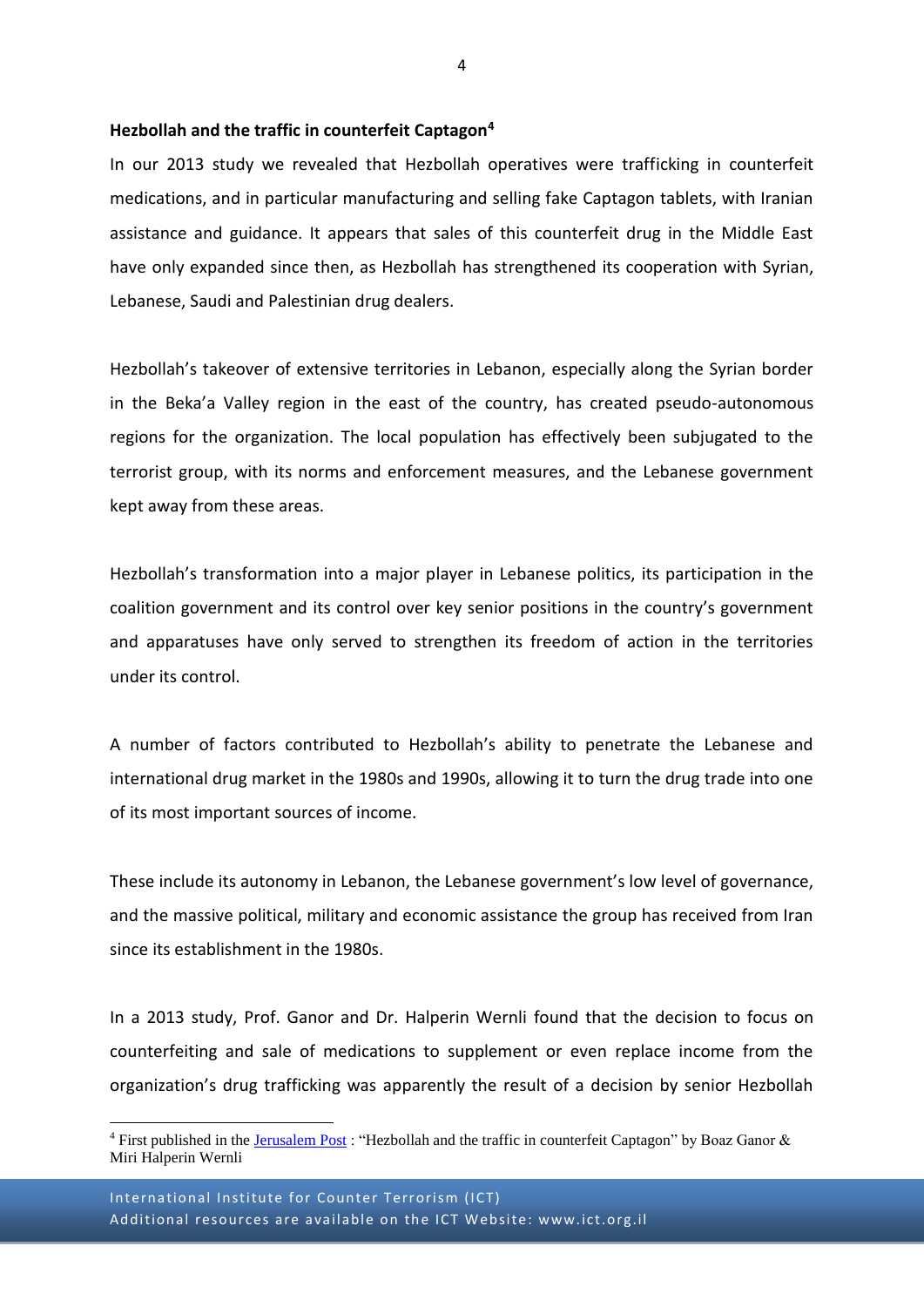officials and their Iranian patrons to exploit the great profitability of this criminal activity to finance the organization's activities and amass a fortune.

The Hezbollah leaders and operatives involved in the manufacture and distribution of Captagon have even absolved themselves of any moral, legal, or religious responsibility by claiming that such activity does not fall within the definition of drug trafficking and is legitimate marketing of medications. In this context, Sheikh Mohamad Yazbek, Hezbollah's spiritual leader in the Beka'a Valley region and a member of the group's Supreme Shura Council, published a fatwa allowing the production and sale of counterfeit Captagon tablets on condition that they not be used by members of the Shi'ite community.

The first machines for producing Captagon were sent to Hezbollah operatives in Lebanon in 2006 at the end of the Second Lebanon War by Iran's Revolutionary Guards. Since then, the phenomenon has spread, and Captagon production laboratories have been built in various villages in the Beka'a Valley, Beirut, and northern Lebanon. In 2012, Lebanese law enforcement authorities launched an operation against Captagon manufacturers, seizing two machines for producing the drug in the port of Tripoli, two in Baalbek, two in Nabi Chit, two in Beirut and several in Britel. In addition, they made arrests throughout the Beka'a Valley and Beirut. Nevertheless, some suspects involved in the case managed to avoid arrest through Hezbollah's protection and to smuggle out several Captagon manufacturing machines.

Despite these arrests, the discovery of production labs and the seizure of machines, Captagon manufacturing in Lebanon has not ceased. On the contrary, it seems to have increased from hundreds of thousands of capsules per day to millions. The civil war in Syria has served as a catalyst for increased production and smuggling of Captagon from Lebanon. Before the war, most of the tablets manufactured in Lebanon were smuggled to the Gulf States, especially Saudi Arabia. However, since the war began, millions of pills manufactured in Lebanon have found their way to combat zones in Syria, Iraq and other parts of the Middle East.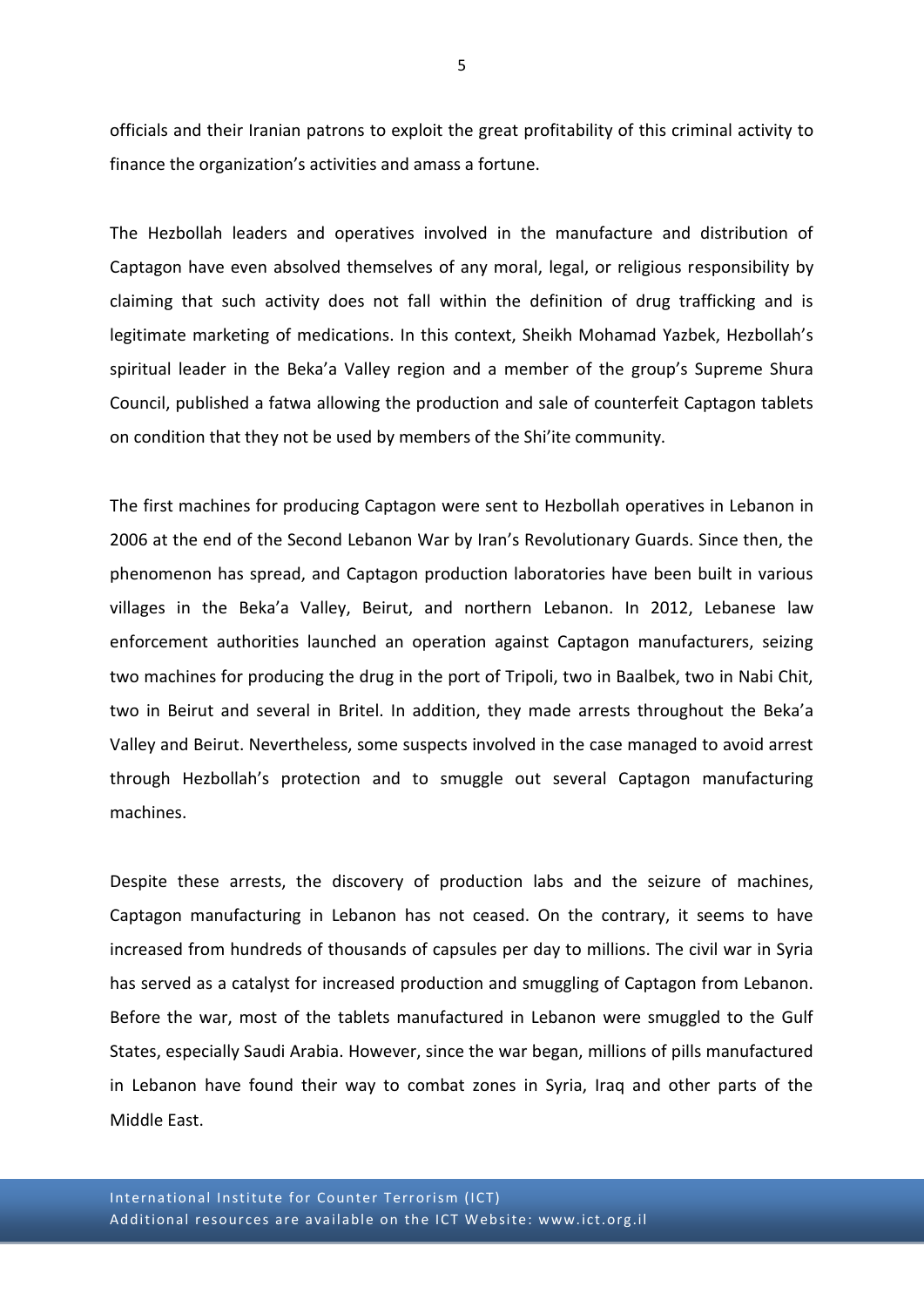As Captagon use in the Middle East increased drastically, production of counterfeit pills increased as well. Criminal elements, terrorist organizations and fighting groups began to manufacture the tablets in primitive labs, both stationary and mobile, including pharmaceutical labs they had taken over in different combat zones. According to reports by various Lebanese officials, the Captagon production rate in Lebanon supposedly dropped significantly in recent years because alternative production lines were opened in Syria. (In several cases, it was claimed that the volume of Captagon production in Lebanon had decreased by 90 percent since 2011.) However, in actuality, it seems that the situation is very different.

Based on the number of arrests and exposed attempts to smuggle counterfeit Captagon from Lebanon to the Gulf States and Syria in recent years, it appears that the involvement of Lebanese in the production, processing and distribution of the counterfeit pills has greatly increased in recent years. Thus, for example, while some 680,000 counterfeit Captagon pills were confiscated in raids in Lebanon in 2010, in 2011 it was approximately 500,000, in 2012 some 460,000, in 2013 12.3 million and in 2014 55 million. Since these are absolute numbers of pills discovered and confiscated, we can assume that the volume of production, processing and smuggling of Captagon tablets from Lebanon to other Arab states is 10 times larger.

The enormous amount of counterfeit Captagon confiscated in Lebanon casts heavy doubt on claims by Lebanese spokespeople that production and smuggling of this medication from Lebanon have decreased drastically in recent years. Operations targeting the largescale smuggling of counterfeit Captagon have been carried out over the last two years in the Beirut airport and seaport.

In addition, many operations have been conducted to seize stationary and mobile Captagon production labs and warehouses holding counterfeit medications and to arrest those involved in the production, processing and smuggling of these pills in the central and northern Beka'a Valley. These operations have taken place in Baalbek, Britel, Younine, Saadnavel, El Ain, Zahlé, Barr Elias and Majdel Aanjar, among other places.

International Institute for Counter Terrorism (ICT) Additional resources are available on the ICT Website: www.ict.org.il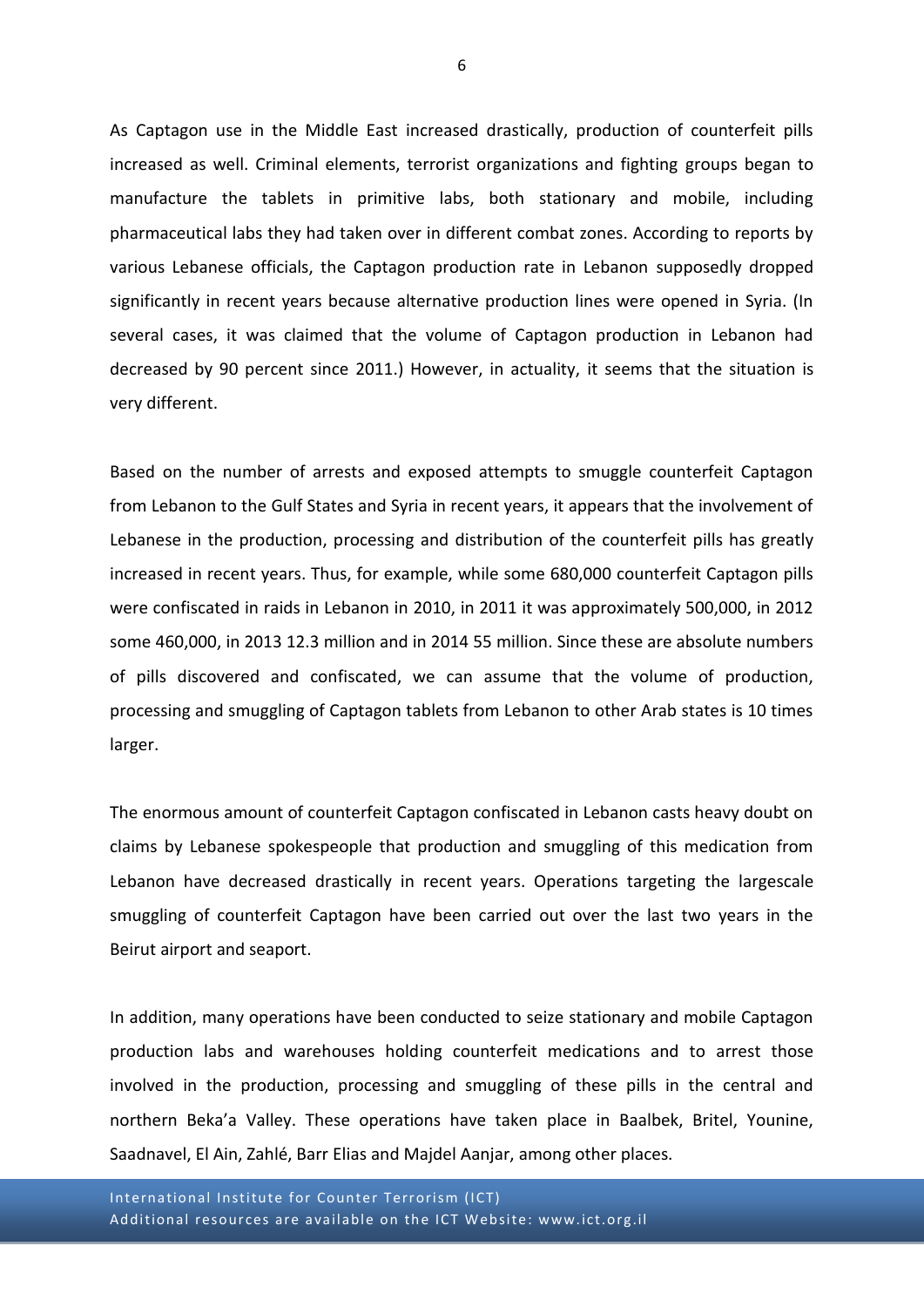In connection with these arrests, over the past two years labs and machines for producing the counterfeit medication have been seized in at least six different cases, including in Younine, Baalbek, Britel, Zahlé, Barr Elias, and Majdel Aanjar.

It should be noted that in the 21 months between August 2013 and May 2015, approximately 30 operations were reported to have been carried out to arrest suspects and uncover smuggling in Lebanon or in countries in which Captagon shipments originating in Lebanon were caught, such as Saudi Arabia, Sudan and Dubai. During this period, in at least two cases Captagon shipments were seized that had made their way from Lebanon to Syria, and not just from Syria to Lebanon, as was claimed. This indicates that Lebanon in general, and the Beka'a region in particular, are not only being used as transit points for Captagon smuggled from Syria into Lebanon and from there to the Gulf States, but that the drug is being produced in the Beka'a region and exported to the entire Middle East, including Syria.

It is important to note that these areas are under Hezbollah's exclusive control, and it would be impossible to carry out such large-scale criminal activity in them without the knowledge, approval and active involvement of the organization's leaders. In a significant number of the arrests carried out in these areas and others in Lebanon, those taken into custody included not only Lebanese operatives but many Syrian citizens and even some Palestinians and other foreign nationals.

These include a Bulgarian chemist named Karbozov, an expert in Captagon production, who was arrested in November 2014 in Lebanon. This could indicate that Hezbollah operatives are creating smuggling networks with Syrian, Saudi and other criminal elements and using these connections to export millions of Captagon pills to Saudi Arabia, the other Gulf States and Syria or to move counterfeit Captagon produced in Syria via Hezbollah- controlled territories in Lebanon to other countries by air or sea. The geographic proximity to the Syrian border of the Hezbollah-controlled towns in the Beka'a where Captagon production labs and warehouses were seized makes it relatively easy for these elements to move from Syria to Lebanon and back to Syria.